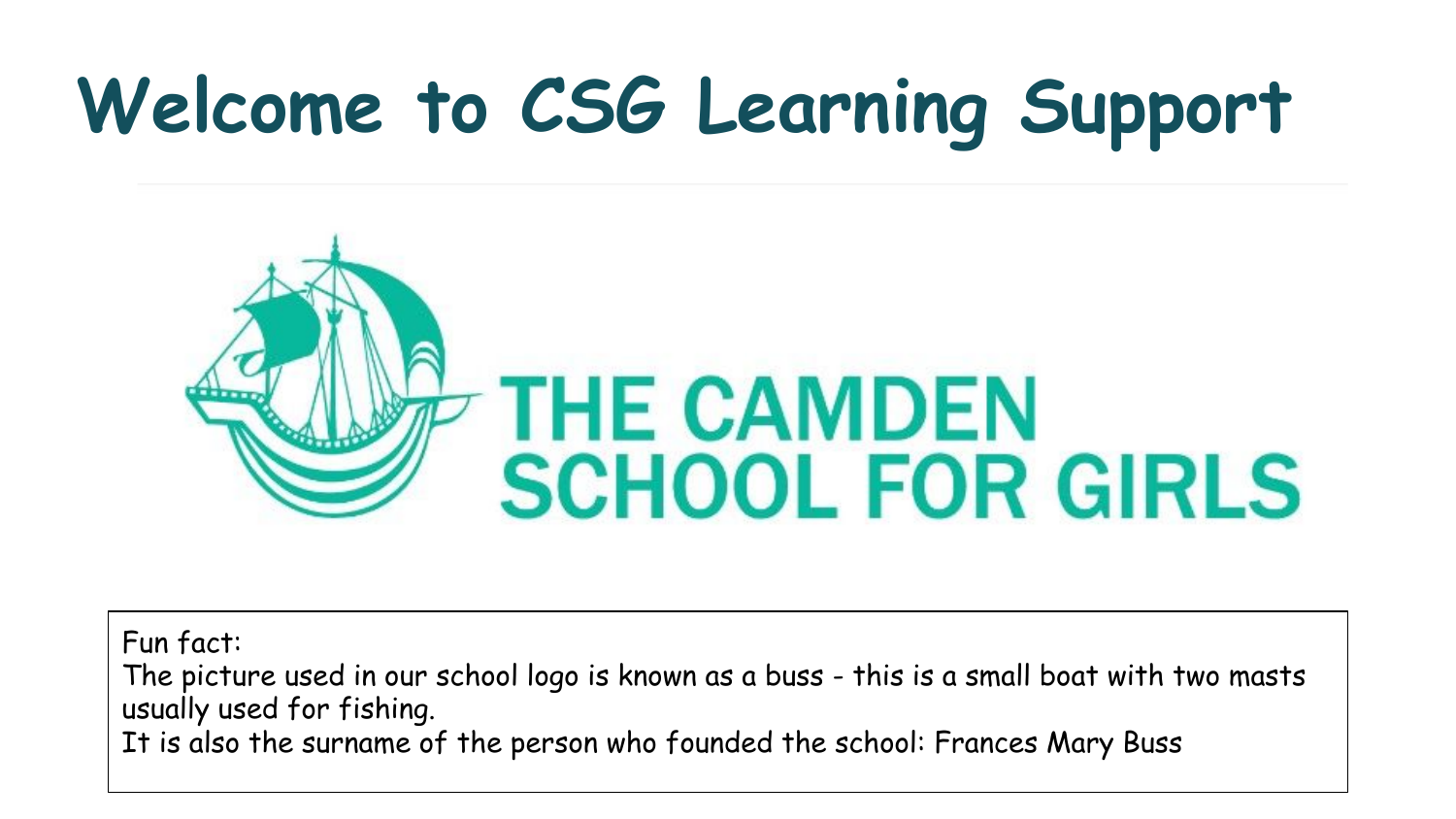

Hello my name is Janet Pringle. I am the SENDCo which means I look after students who need a bit more support with their learning - which is why we call this Learning Support at CSG, because we are here to do just that! My team is currently made up of 6 learning support assistants (you may have called them TAs at Primary school). You may have one helping you in some of your classes.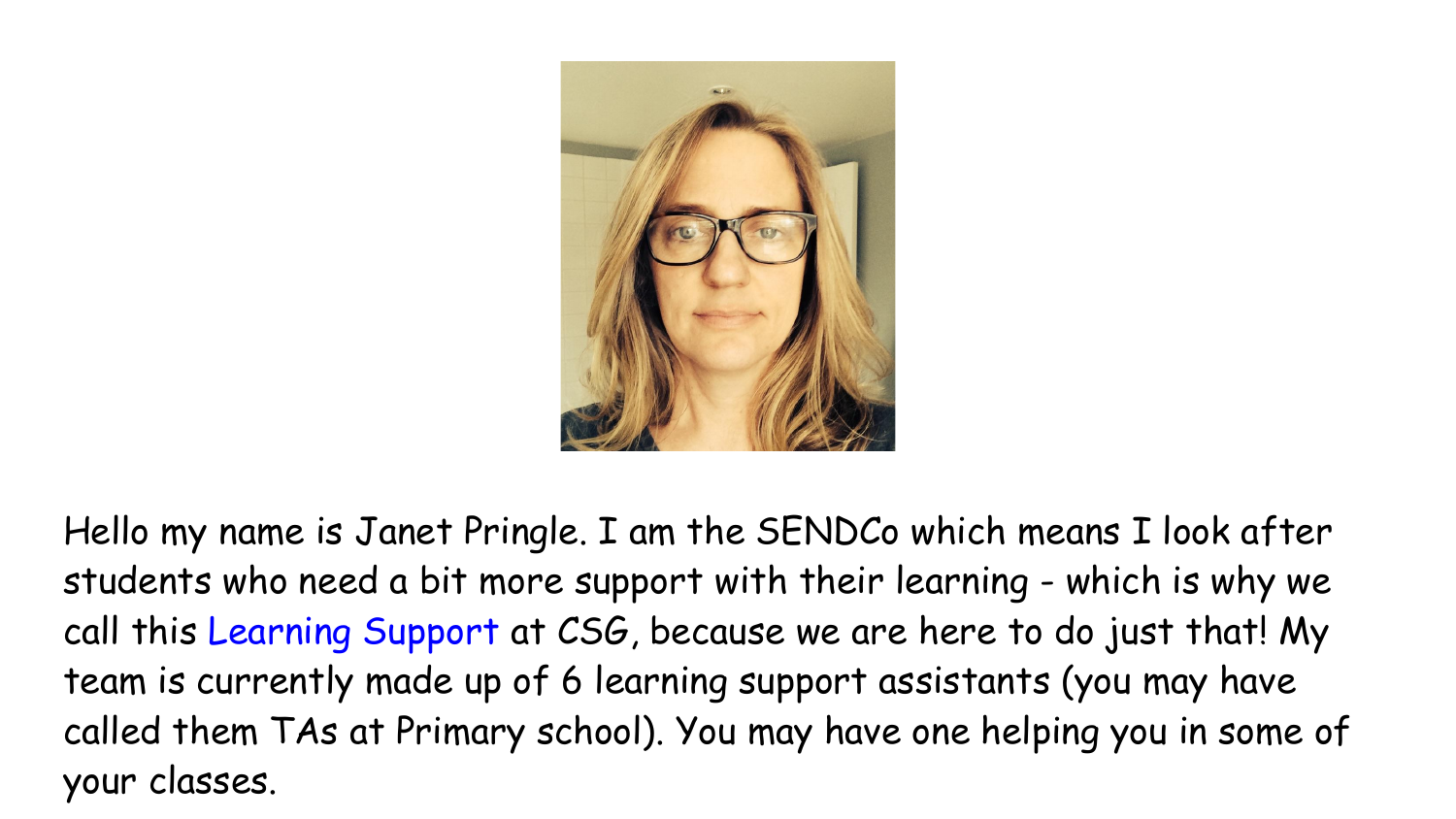## The Learning support team

Here are a few of the friendly faces you may meet as part of the learning support team, either in class or 1:1 or in a small group.











Ms Ndidi Ms George Ms Maria Ms Natalie Mrs Sandhu Ms Robinson



Ms Fulford (Learning support teacher)